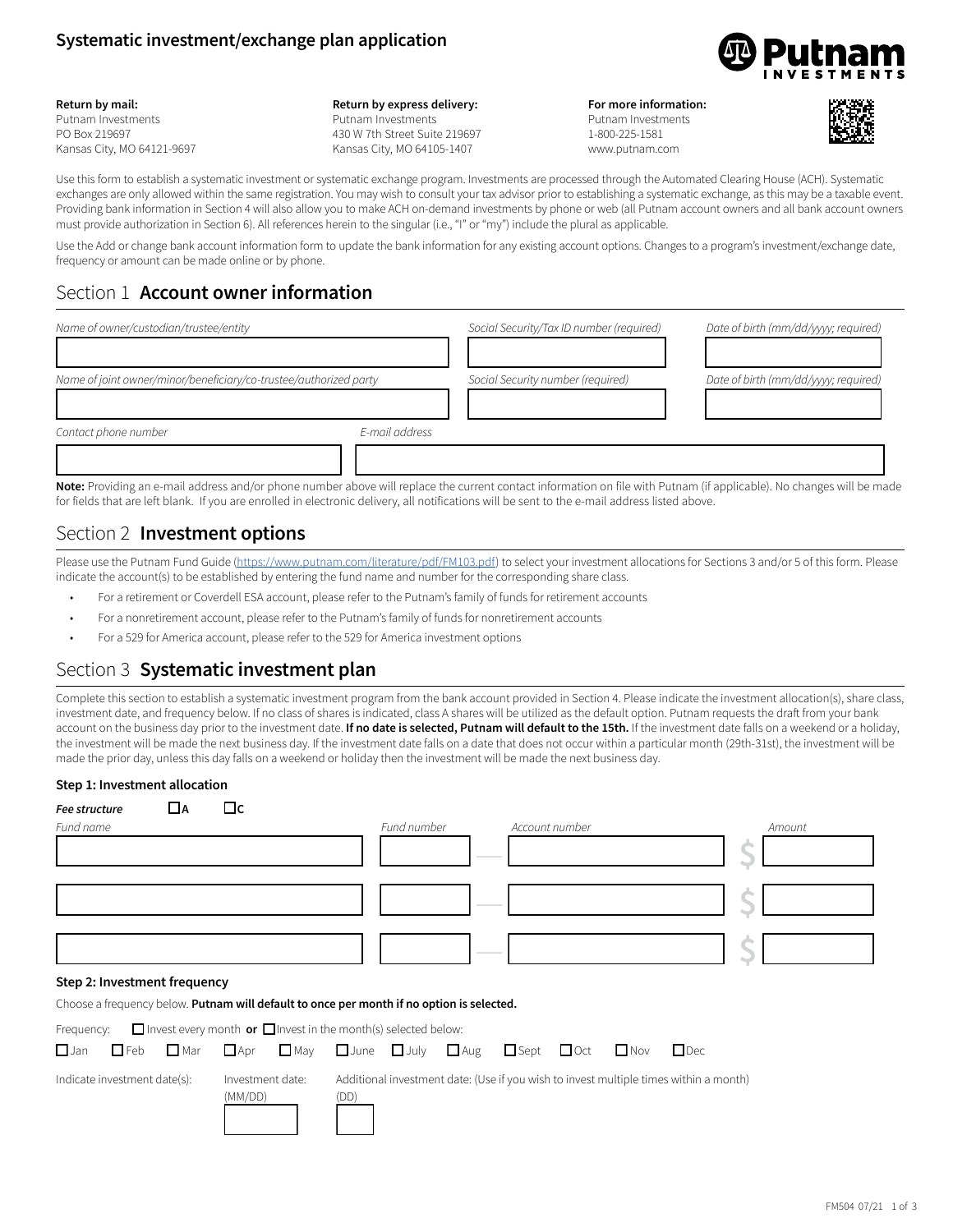# Section 4 **Bank account information**

Please provide your bank information to allow investments to be sent from your bank account. Providing this information will allow you to make ACH on-demand investments by phone or web. A preprinted or web-generated voided check/deposit slip or a signed letter from the bank on bank letterhead must be attached. Each of these documents **must** include: bank name, name(s) as registered on the bank account, routing number and account number. Starter checks will not be accepted. **Please do not staple**.

Indicate the type of bank account you would like to use:  $\Box$  Checking account  $\Box$  Savings account

| Φ<br>ه<br>ع<br>$\frac{t}{n}$  | Name<br><b>Address</b><br>City, State, ZIP  | DATE ______________  |  |  |  |
|-------------------------------|---------------------------------------------|----------------------|--|--|--|
| ume<br>U<br>$\circ$<br>ರ      | PAY TO THE<br>ORDER OF ____________         | \$<br><b>DOLLARS</b> |  |  |  |
| Ĕ<br>$\circ$<br>$\rightarrow$ | memo: $\_\_$                                |                      |  |  |  |
| Φ<br>$\Omega$<br>Ø<br>÷       | : $123456789$  : $000123456789$  : $101$    |                      |  |  |  |
|                               | ABA routing number of financial institution | Bank account number  |  |  |  |
|                               | Name(s) of all bank account owner(s)        |                      |  |  |  |
|                               |                                             |                      |  |  |  |

# Section 5 **Systematic exchange plan**

Complete this section to establish a systematic exchange program from one fund to another fund within the same registration. **If no date is selected, Putnam will default**  to the 15th. If your exchange date falls on a weekend or a holiday, your exchange will take place on the next business day. If the exchange date falls on a date that does not occur within a particular month (29th-31st), the exchange will be made the prior day, unless this day falls on a weekend or holiday then the exchange will be made the next business day.

Please note that for 529 for America accounts, the ability to alter or stop a systematic exchange program is limited. Please refer to the Plan Offering Statement for more details.

### **Step 1: Exchange allocation**

| <b>Exchange funds from:</b><br>Fund name                                                                                                                                           |                                                                                                          | Fund number                |            | Account number            |                                                                                       | Amount |
|------------------------------------------------------------------------------------------------------------------------------------------------------------------------------------|----------------------------------------------------------------------------------------------------------|----------------------------|------------|---------------------------|---------------------------------------------------------------------------------------|--------|
| Exchange funds to:<br>Fund name                                                                                                                                                    |                                                                                                          | Fund number                |            | Account number            |                                                                                       |        |
| <b>Exchange funds from:</b><br>Fund name                                                                                                                                           |                                                                                                          | Fund number                |            | Account number            |                                                                                       | Amount |
| Exchange funds to:<br>Fund name                                                                                                                                                    |                                                                                                          | Fund number                |            | Account number            |                                                                                       |        |
| Step 2: Exchange frequency<br>Choose a frequency below. Putnam will default to once per month if no option is selected.<br>Frequency:<br>$\Box$ Feb<br>$\Box$ Mar<br>$\square$ Jan | $\Box$ Exchange every month or $\Box$ Exchange in the month(s) chosen below:<br>$\Box$ Apr<br>$\Box$ May | $\Box$ July<br>$\Box$ June | $\Box$ Aug | $\Box$ Sept<br>$\Box$ Oct | $\Box$ Nov<br>$\Box$ Dec                                                              |        |
| Indicate exchange date(s):                                                                                                                                                         | Exchange date:<br>(MM/DD)                                                                                | (DD)                       |            |                           | Additional exchange date: (Use if you wish to exchange multiple times within a month) |        |